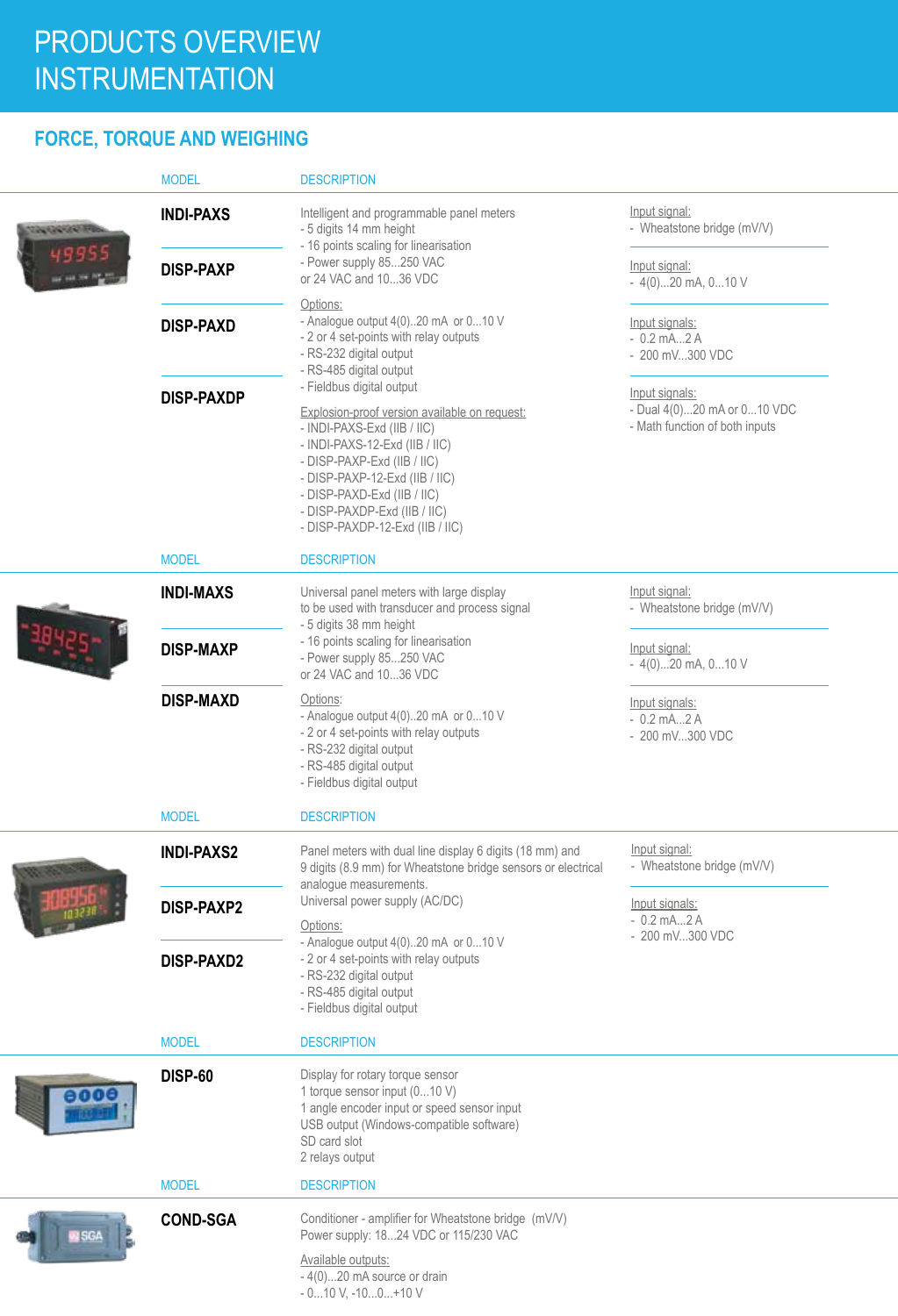### **FORCE, TORQUE AND WEIGHING**

| <b>MODEL</b>     | <b>DESCRIPTION</b>                                                                                                                            |                                                                              |
|------------------|-----------------------------------------------------------------------------------------------------------------------------------------------|------------------------------------------------------------------------------|
| <b>COND-A420</b> | Conditioner - amplifier for Wheatstone<br>bridge (mV/V). Power supply: 115/230 VAC                                                            | Explosion-proof version available on request:<br>- COND-A420-Exd (IIB / IIC) |
|                  | Available outputs:<br>$-4(0)20$ mA source<br>$-010V$                                                                                          |                                                                              |
| <b>MODEL</b>     | <b>DESCRIPTION</b>                                                                                                                            |                                                                              |
| <b>COND-USB</b>  | Conditioner - amplifier for Wheatstone bridge (mV/V) with USB digital output (plug and play)                                                  |                                                                              |
| <b>MODEL</b>     | <b>DESCRIPTION</b>                                                                                                                            |                                                                              |
| JBOX-4           | Junction box for weighing systems<br>Up to 4 load cells<br>Protection class: IP66<br>Polycarbonate enclosure                                  |                                                                              |
| <b>MODEL</b>     | <b>DESCRIPTION</b>                                                                                                                            |                                                                              |
| JBOX-AJB-4       | Junction boxes for weighing systems<br>Protection class: IP67                                                                                 | Up to 4 load cells                                                           |
| JBOX-AJB-6       | Stainless steel enclosure<br>With corner adjustment                                                                                           | Up to 6 load cells                                                           |
| <b>MODEL</b>     | <b>DESCRIPTION</b>                                                                                                                            |                                                                              |
| JBOX-4EXia       | Ex i certified junction box for 2 to 4 strain gauge transducers                                                                               |                                                                              |
| <b>MODEL</b>     | <b>DESCRIPTION</b>                                                                                                                            |                                                                              |
| CONV-EX2-4Z      | Zener barriers for 1 or 2 sensors (350 ohms)                                                                                                  | With 4 wires connection                                                      |
| CONV-EX2-6Z      |                                                                                                                                               | With 6 wires connection (sense)                                              |
| <b>MODEL</b>     | <b>DESCRIPTION</b>                                                                                                                            |                                                                              |
| CONV-EX420P      | Ex i certified isolated barrier for 420 mA signal                                                                                             |                                                                              |
| <b>MODEL</b>     | <b>DESCRIPTION</b>                                                                                                                            |                                                                              |
| <b>INDI-5250</b> | Very high accuracy digital indicator designed for legal-for-trade or high-accuracy weighing<br>applications 10.000 d approved 6 digit display |                                                                              |
|                  | Explosion proof version available on request:<br>- INDI-5250-Ex d (IIB/IIC)                                                                   |                                                                              |
| <b>MODEL</b>     | <b>DESCRIPTION</b>                                                                                                                            |                                                                              |
| <b>INDI-PSD</b>  | Hand-held indicator for Wheatstone bridge (mV/V)<br>7 digits LCD display<br>Tare, hold, peek and resistor calibration by front keys           |                                                                              |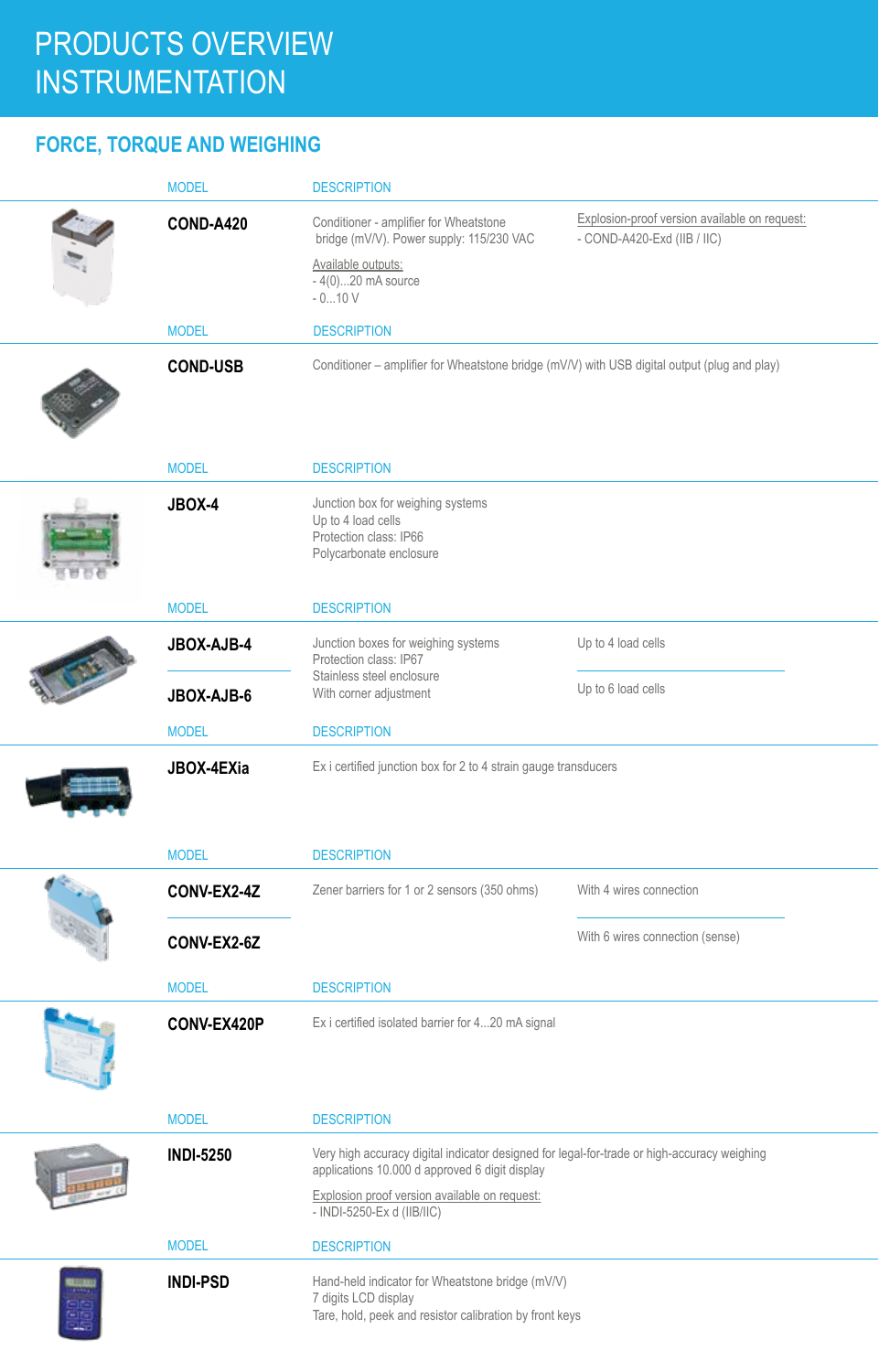### **FORCE, TORQUE AND WEIGHING**

|              | <b>MODEL</b>         | <b>DESCRIPTION</b>                                                                                                           |                                                                                                         |
|--------------|----------------------|------------------------------------------------------------------------------------------------------------------------------|---------------------------------------------------------------------------------------------------------|
| <b>m</b> T24 | <b>WI-T24TR-ACM</b>  | Radio transmitters for analogue signal: mV/V, 420 mA or<br>010V<br>High accuracy<br>High resolution                          | Range: up to 800 m<br>Dimensions: 164 x 84 x 57 mm<br>Protection class: IP67                            |
|              | WI-T24TR-ACMI        |                                                                                                                              | Range: up to 800 m<br>Dimensions: 80 x 62 x 34 mm<br>Protection class: IP67                             |
|              | <b>WI-T24TR-ACMM</b> |                                                                                                                              | Range: up to 500 m<br>Dimensions: 76 x 35 x 20 mm<br>Protection class: IP50                             |
|              | <b>MODEL</b>         | <b>DESCRIPTION</b>                                                                                                           |                                                                                                         |
|              | <b>WI-T24RE-HS</b>   | Hand-held indicators displaying the data transmitted by a<br>sensor equipped with a radio transmitter                        | Displays one channel                                                                                    |
|              | WI-T24RE-HA          | Range: 800 m open field<br>High accuracy<br>High resolution: 7 digits                                                        | Displays each channel and the sum<br>of a selection of several channels                                 |
|              | WI-T24RE-HR          |                                                                                                                              | Displays all the transmitters<br>within its range (roaming)                                             |
|              | <b>MODEL</b>         | <b>DESCRIPTION</b>                                                                                                           |                                                                                                         |
| FT24         | <b>WI-T24RE-AO1</b>  | Radio receivers providing an analogue signal transmitted by<br>the WI-T24TR-ACM range<br>Output signal:                      | Range: up to 100 m<br>Dimensions: 146 x 88 x 25 mm<br>Protection class: IP50                            |
|              | <b>WI-T24RE-AO1I</b> | - Voltage: 05 V, 010 V, -50+5 V, -100+10 V<br>- Current: 420 mA, 020 mA source and sink                                      | Range: up to 800 m<br>Dimensions: 164 x 84 x 57 mm<br>Protection class: IP67                            |
|              | <b>MODEL</b>         | <b>DESCRIPTION</b>                                                                                                           |                                                                                                         |
| T24          | WI-T24RE-BSI         | Radio receivers providing a digital signal transmitted by the<br>WI-T24TR-ACM range                                          | Output: USB, RS-232 or RS-485<br>Range: up to 800 m<br>Dimensions: 164 x 84 x 57 mm<br>Protection: IP67 |
|              | WI-T24RE-BSU         |                                                                                                                              | Output: USB<br>Range: up to 500 m<br>Dimensions: 76 x 35 x 20 mm<br>Protection: IP50                    |
|              | <b>WI-T24RE-BSUE</b> |                                                                                                                              | Output: USB<br>Range: up to 800 m<br>Dimensions: 80 x 62 x 34 mm<br>Protection: IP67                    |
|              | <b>WI-T24RE-SO</b>   |                                                                                                                              | Output: RS-232, RS-485<br>Range: up to 800 m<br>Dimensions: 164 x 84 x 57 mm                            |
|              | <b>MODEL</b>         | <b>DESCRIPTION</b>                                                                                                           |                                                                                                         |
|              |                      | <b>WI-DXBTR-9NS-Exi</b> Transmitter module for sensor (Wheatstone bridge)<br>Ex i certified for operation in hazardous area. |                                                                                                         |

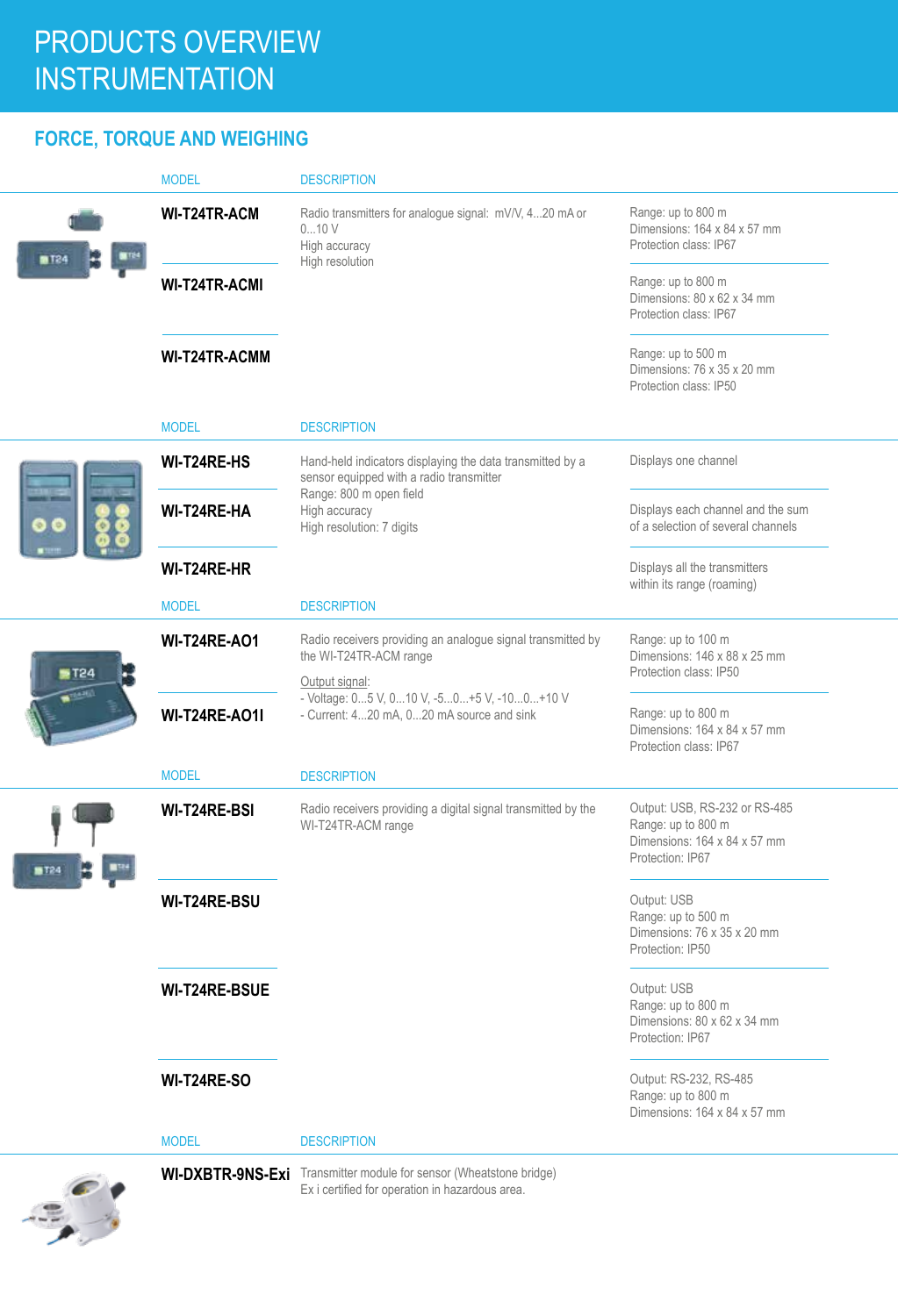### **FORCE, TORQUE AND WEIGHING**

|                   | <b>MODEL</b>         | <b>DESCRIPTION</b>                                                                                                        |
|-------------------|----------------------|---------------------------------------------------------------------------------------------------------------------------|
| <b>CONTRACTOR</b> | <b>WI-DXBRE-PAXP</b> | Receiver with display for wireless signal from<br>WI-DXBTR-9NS-Ex i module with analogue and<br>digital output (options). |

#### **STANDARD REFERENCE INDICATORS**

| <b>MODEL</b>       | <b>DESCRIPTION</b>                                                                                                                                        |                                               |
|--------------------|-----------------------------------------------------------------------------------------------------------------------------------------------------------|-----------------------------------------------|
| INDI-00            | Classes 1 and 0.5<br>High-accuracy indicator for standard reference<br>force transducers (ISO 376)<br>RS-232 or RS-485 output                             | Input signal:<br>Wheatstone bridge (mV/V)     |
| <b>MODEL</b>       | <b>DESCRIPTION</b>                                                                                                                                        |                                               |
| <b>INDI-ISO376</b> | Class 00<br>High-accuracy indicator for standard reference<br>force transducers (ISO 376)<br>RS-232 or RS-485 output MODBUS RTU Protocol                  | Input signal:<br>Wheatstone bridge (mV/V)     |
| <b>MODEL</b>       | <b>DESCRIPTION</b>                                                                                                                                        |                                               |
| <b>INDI-12390</b>  | Digital indicator for 3115-12390 standard<br>reference force transducers (EN-12390-4)<br>With 4 digital indicators (5 digits)<br>RS-232 or RS-485 outputs | Input signal:<br>Wheatstone bridge (mV/V) x 4 |

#### **CRANE OVERLOAD PROTECTION**

|                 | <b>MODEL</b>                      | <b>DESCRIPTION</b>                                                                                                                                                                                                                               |                                                                    |
|-----------------|-----------------------------------|--------------------------------------------------------------------------------------------------------------------------------------------------------------------------------------------------------------------------------------------------|--------------------------------------------------------------------|
|                 | <b>BRIDGE-BOY</b>                 | Economical analogic crane overload protection<br>electronics with 1 or 3 set-points<br>Din rail mounting<br>Power supply: 45, 115 or 240 VAC                                                                                                     | Input signal:<br>Wheatstone bridge (mV/V)                          |
|                 | <b>MODEL</b>                      | <b>DESCRIPTION</b>                                                                                                                                                                                                                               |                                                                    |
| <b>ANGELOUS</b> | <b>INDI-BOY</b><br>INDI-BOY12     | Intelligent and programmable crane<br>overload protection electronics<br>- 3 set-points with relay (3 A)                                                                                                                                         | Input signal:<br>Wheatstone bridge (mV/V)                          |
|                 | <b>DISP-BOYP</b><br>DISP-BOYP12   | - To be mounted in existing cabinet<br>(no housing delivered)<br>- Display 5 digits 14 mm height<br>- 16 points scaling for linearisation<br>- Power supply 85250 VAC (INDI-xx or DISP-xx)<br>or 24 VAC and 1036 VDC<br>(INDI-xx12 or DISP-xx12) | Input signal:<br>420 mA amplified signal                           |
|                 | <b>DISP-BOYDP</b><br>DISP-BOYDP24 |                                                                                                                                                                                                                                                  | Input signals:<br>dual 420 mA<br>with math function of both inputs |
|                 | <b>DISP-SUMD</b><br>DISP-SUMD12   | Options:<br>- analogue output $4(0)$ 20 mA or $0$ 10 V<br>- RS-232 digital output<br>- RS-485 digital output<br>- Fieldbus output<br>- Digital output                                                                                            | $0200$ mA from $4(0)$ 20 mA outputs<br>for sum limitation          |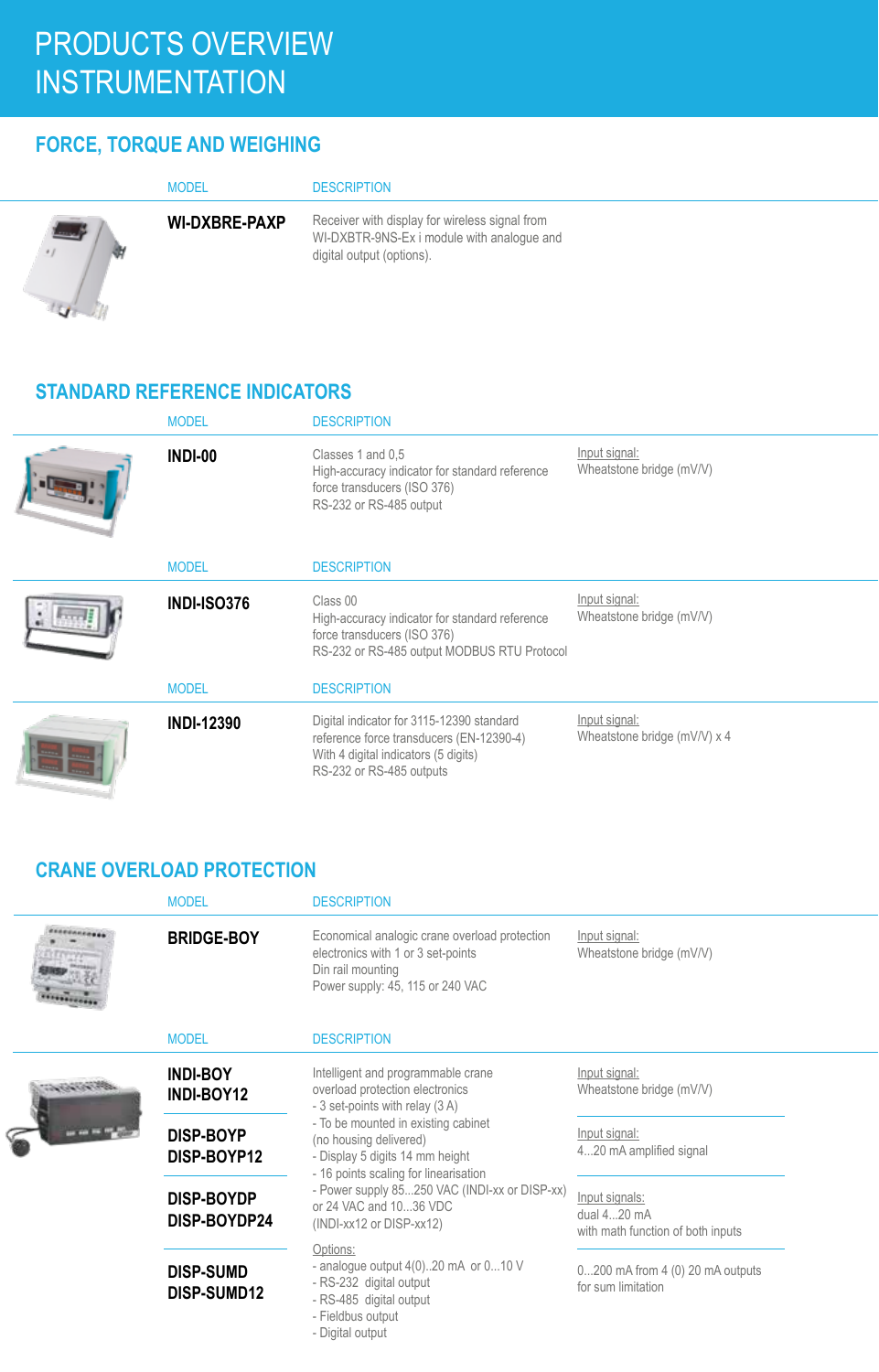### **CRANE OVERLOAD PROTECTION**

|  | <b>MODEL</b>                                      | <b>DESCRIPTION</b>                                                                                                                                                                                                                                               |                                                                                         |
|--|---------------------------------------------------|------------------------------------------------------------------------------------------------------------------------------------------------------------------------------------------------------------------------------------------------------------------|-----------------------------------------------------------------------------------------|
|  | <b>CRANE-BOY</b><br>CRANE-BOY12                   | Intelligent and programmable crane overload<br>protection electronics:<br>- Protection class IP54                                                                                                                                                                | Input signal:<br>Wheatstone bridge (mV/V)                                               |
|  | <b>CRANE-BOYP</b><br>CRANE-BOYP12                 | - Metal housing<br>- 3 set-points with relay (3 A)<br>- Display 5 digits 14 mm height<br>- 16 points scaling for linearisation<br>- Power supply 85250 VAC (CRANE-xx)<br>or 24 VAC and 1036 VDC (CRANE-xx12)<br>Options:<br>- analogue output 4(0)20 mA or 010 V | Input signal:<br>420 mA amplified signal                                                |
|  | <b>CRANE-BOYDP</b><br><b>CRANE-BOYDP24</b>        |                                                                                                                                                                                                                                                                  | Input signals:<br>dual 420 mA<br>with math function of the 2 inputs                     |
|  | <b>CRANE-SUMD</b><br><b>CRANE-SUMD12</b>          | - 2 or 4 set-points with relay outputs<br>- RS-232 digital output<br>- RS-485 digital output<br>- Fieldbus digital output<br>- Protection class IP67                                                                                                             | Input signal:<br>0200 mA (from 4 (0) 20 mA outputs)<br>used for sum limitation          |
|  | <b>MODEL</b>                                      | <b>DESCRIPTION</b>                                                                                                                                                                                                                                               |                                                                                         |
|  | <b>CRANE-BOY-Exd</b><br>CRANE-BOY12-Exd           | Correspond to INDI-BOY or DISP-BOYP mounted in an<br>explosion-proof housing:<br>- Power supply 85250 VAC (CRANE-xx) or 24 VAC<br>and 1036 VDC (CRANE-xx12).                                                                                                     | Input signal:<br>Wheatstone bridge (mV/V)<br>Ready to be connected with Ex i load cells |
|  | <b>CRANE-BOYP-Exd</b><br>CRANE-BOYP12-Exd         |                                                                                                                                                                                                                                                                  | Input signal:<br>420 mA amplified signal<br>Ready to be connected with Ex i load cells  |
|  | CRANE-BOY-Exd-5050<br><b>CRANE-BOY12-Exd-5050</b> |                                                                                                                                                                                                                                                                  | Input signal:<br>Wheatstone bridge (mV/V)<br>Ready to be connected with Ex d load cells |
|  | CRANE-BOYP-Exd-5050<br>CRANE-BOYP12-Exd-5050      |                                                                                                                                                                                                                                                                  | Input signal:<br>420 mA amplified signal<br>Ready to be connected with Ex d load cells  |
|  | <b>MODEL</b>                                      | <b>DESCRIPTION</b>                                                                                                                                                                                                                                               |                                                                                         |
|  | <b>CABIN-2xB1SUMD</b>                             | Crane overload protection electronics system<br>for 2 hoisting devices and their sum<br>Contains 2 x INDI-BOY's or 2 x DISP-BOYP's<br>connected with 1 x DISP-SUMD<br>Explosion-proof version available on request:<br>CABIN-2xB1SUMD-Exd (IIB / IIC)            |                                                                                         |
|  |                                                   |                                                                                                                                                                                                                                                                  |                                                                                         |
|  | <b>MODEL</b>                                      | <b>DESCRIPTION</b>                                                                                                                                                                                                                                               |                                                                                         |
|  | CABIN-4xB1SUMD                                    | Crane overload protection electronics system<br>for 4 hoisting devices and their sum<br>Contains 4 x INDI-BOY's or 4 x DISP-BOYP's<br>connected with 1 x DISP-SUMD                                                                                               |                                                                                         |
|  |                                                   | Explosion-proof version available on request:<br>CABIN-4xB1SUMD-Exd (IIB / IIC)                                                                                                                                                                                  |                                                                                         |
|  | <b>MODEL</b>                                      | <b>DESCRIPTION</b>                                                                                                                                                                                                                                               |                                                                                         |
|  | <b>JBOX-LCI</b>                                   | Smart junction box with monitoring load cells<br>integrity<br>Up to 4 load cells (mV/V)                                                                                                                                                                          | Input signal:<br>- Wheatstone bridge                                                    |